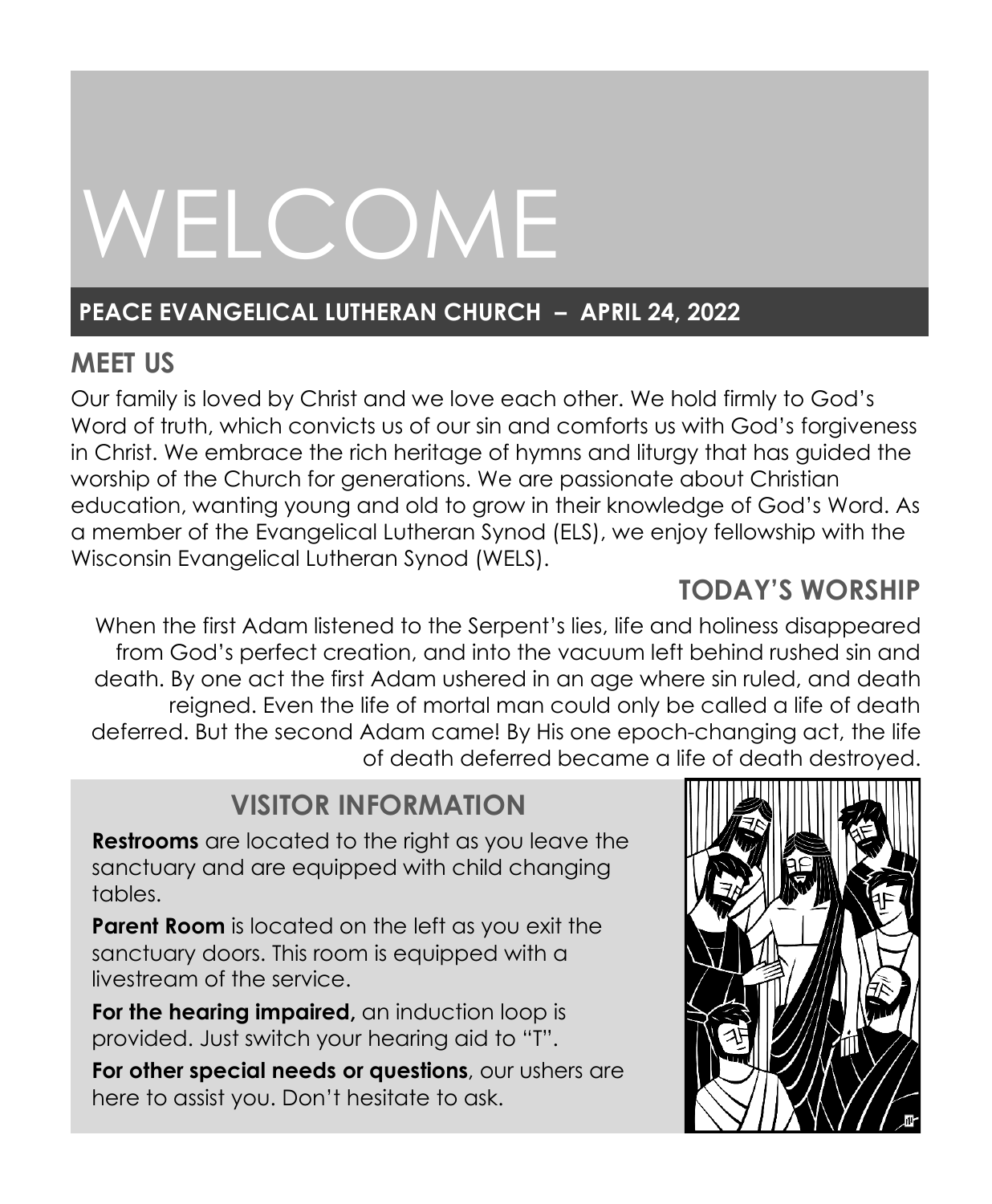# DIVINE SERVICE RITE 1 PAGE 41

## **WE COME BEFORE THE LORD**

#### **OPENING PRAYER**

O Lord, our Maker, Redeemer, and Comforter, we are assembled in Your presence to hear your holy Word. We pray You to open our hearts by Your Holy Spirit, that through the preaching of Your Word we may be taught to repent of our sins, to believe on Jesus in life and death, and to grow day by day in grace and holiness. Hear us for Christ's sake. Amen.

**HYMN WE Sons and Daughters of the King** | ELH 366:1, 4-8

### **CONFESSION OF SIN**

Almighty God, our Maker and Redeemer, we poor sinners confess unto You that we are by nature sinful and unclean, and that we have sinned against You by thought, word and deed. Therefore we flee for refuge to Your infinite mercy, seeking and imploring Your grace, for the sake of our Lord Jesus Christ.

**O most merciful God, You have given Your only-begotten Son to die for us: have mercy upon us, and for His sake grant us remission of all our sins; and by Your Holy Spirit increase in us a true knowledge of You, and of Your will, and true obedience to Your Word, to the end that by Your grace we may come to everlasting life; through Jesus Christ, our Lord. Amen.**

**KYRIE ELEISON** (Lord, have mercy)

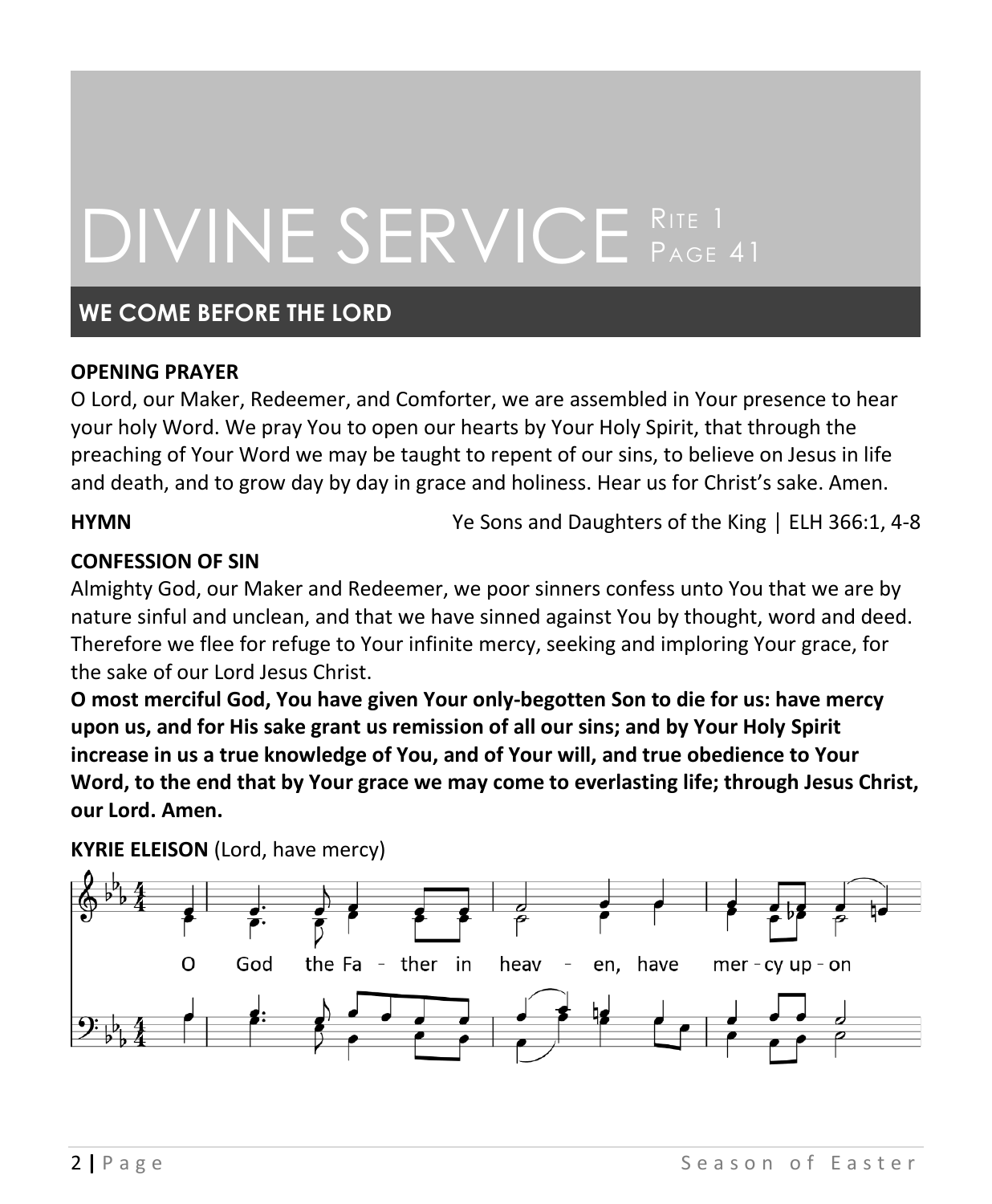

#### **ABSOLUTION**

Lift up your hearts unto God! Almighty God, our heavenly Father, has had mercy upon us, and has given His only Son to die for us, and for His sake forgives us all our sins. To all who believe on His name He gives power to become the children of God, and has promised them His Holy Spirit. He who believes and is baptized will be saved. Grant this, Lord, unto us all. Amen.

#### **SALUTATION**

The Lord be with you.



**GLORIA HYMN** This Is the Feast | ELH 359:1-2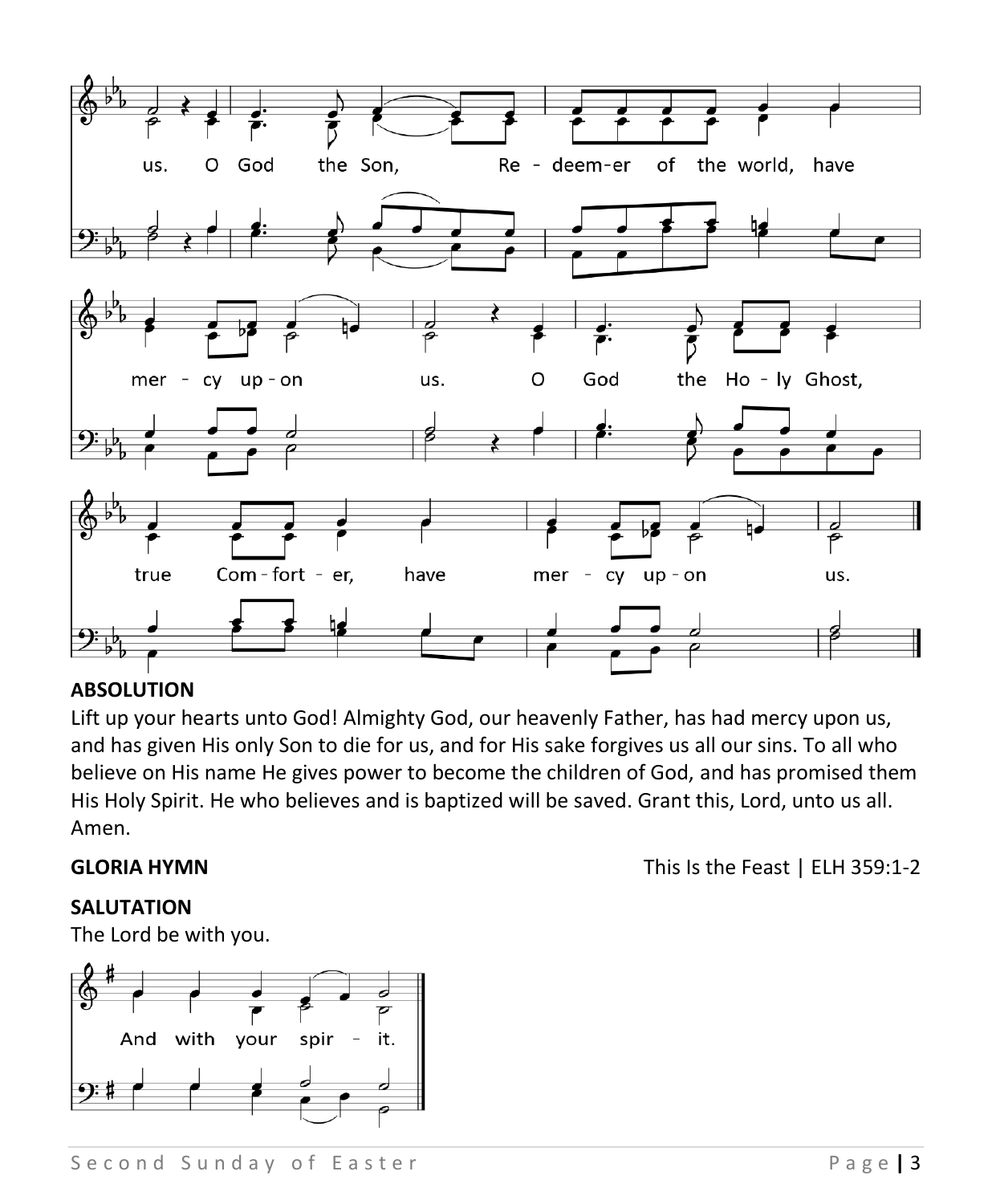### **PRAYER**

O risen Lord, You came to Your disciples and took away their fears with Your word of peace. Come to us also by Word and sacrament, and banish our fears with the comforting assurance of Your abiding presence; for You live and reign with the Father and the Holy Spirit, one God, now and forever.



# **WE HEAR GOD'S WORD Evangelical Heritage Version © 2019**

**FIRST READING** The Apostles are persecuted │ Acts 5:12, 17-32

 $12$ Many signs and wonders were done among the people through the hands of the apostles. With one mind, they all continued meeting in Solomon's Colonnade. ...<sup>17</sup>The high priest rose up, along with his associates (that is, the party of the Sadducees), because they were filled with envy.  $18$ They arrested the apostles and put them in the public prison.  $19$ But during the night an angel of the Lord opened the doors of the prison, brought them out, and said,  $20^{\circ}$ Go, stand in the temple and keep on telling the people the whole message about this life." <sup>21</sup>After they heard this, they entered the temple courts at daybreak and began to teach. When the high priest and his associates arrived, they called together the Sanhedrin (that is, the whole council of elders of the people of Israel). Then they sent orders to the jail to have the apostles brought in. <sup>22</sup>But when the officers arrived, they did not find them in the prison. They returned and reported, <sup>23</sup> "We found the prison securely locked and the guards standing at the doors, but when we opened them, we found no one inside!" <sup>24</sup>When the captain of the temple guard and the chief priests heard these words, they were puzzled about them, wondering what could have happened.  $^{25}$ Then someone came and reported to them, "Look! The men you put in prison are standing in the temple courts and teaching the people." <sup>26</sup>Then the captain went with the officers and brought the apostles in without force, because they were afraid that the people might stone them. <sup>27</sup> After they brought them in, they had them stand before the Sanhedrin. The high priest asked them, 28"Did we not give you strict orders not to teach in this name? Look, you have filled Jerusalem with your teaching, and you are determined to bring this man's blood down on us!" <sup>29</sup>But Peter and the apostles replied, "We must obey God rather than men. <sup>30</sup>The God of our fathers raised Jesus, whom you arrested and killed by hanging him on a cross. <sup>31</sup>God exalted him to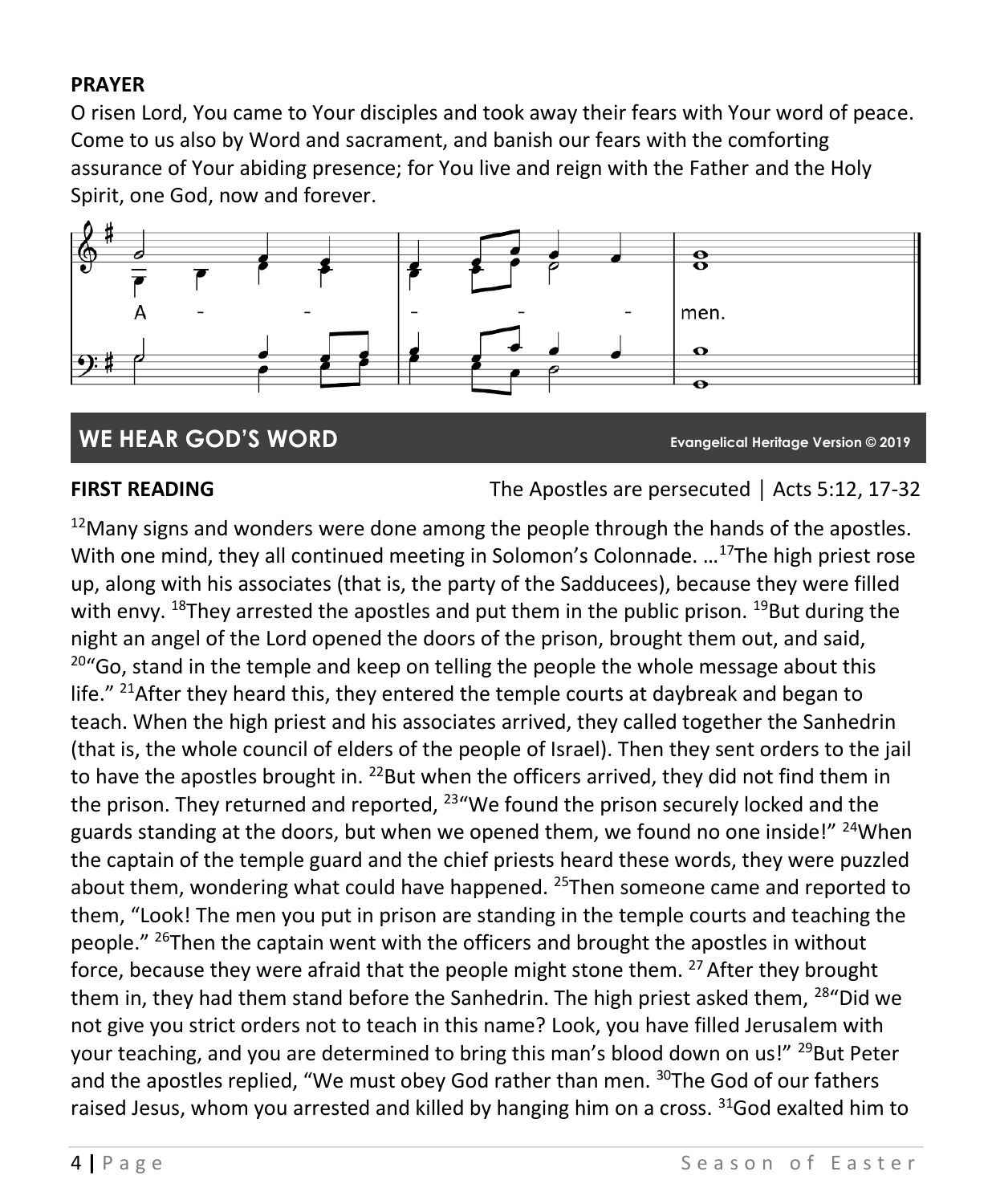his right hand as Prince and Savior, to give repentance to Israel and the forgiveness of sins.  $32$ We are witnesses of these things, and so is the Holy Spirit, whom God has given to those who obey him."

# **GOSPEL READING** The risen Lord appears behind locked doors | John 20:19-31

 $19$ On the evening of that first day of the week, the disciples were together behind locked doors because of their fear of the Jews. Jesus came, stood among them, and said to them, "Peace be with you!"  $^{20}$ After he said this, he showed them his hands and side. So the disciples rejoiced when they saw the Lord. <sup>21</sup> Jesus said to them again, "Peace be with you! Just as the Father has sent me, I am also sending you." <sup>22</sup>After saying this, he breathed on them and said, "Receive the Holy Spirit. <sup>23</sup>Whenever you forgive people's sins, they are forgiven. Whenever you do not forgive them, they are not forgiven."  $^{24}$ But Thomas, one of the Twelve, the one called the Twin, was not with them when Jesus came. <sup>25</sup>So the other disciples kept telling him, "We have seen the Lord!" But he said to them, "Unless I see the nail marks in his hands, and put my finger into the mark of the nails, and put my hand into his side, I will never believe." <sup>26</sup>After eight days, his disciples were inside again, and Thomas was with them. Though the doors were locked, Jesus came and stood among them. "Peace be with you," he said. <sup>27</sup>Then he said to Thomas, "Put your finger here and look at my hands. Take your hand and put it into my side. Do not continue to doubt, but believe." <sup>28</sup>Thomas answered him, "My Lord and my God!" <sup>29</sup>Jesus said to him, "Because you have seen me, you have believed. Blessed are those who have not seen and yet have believed." <sup>30</sup>Jesus, in the presence of his disciples, did many other miraculous signs that are not written in this book.  $31$ But these are written that you may believe that Jesus is the Christ, the Son of God, and that by believing you may have life in his name.



### **NICENE CREED**

I believe in one God, the Father Almighty, Maker of heaven and earth and of all things visible and invisible.

And in one Lord Jesus Christ, the only-begotten Son of God, begotten of His Father before all worlds, God of God, Light of Light, Very God of Very God, begotten, not made, being of one substance with the Father, by Whom all things were made; who for us men and for our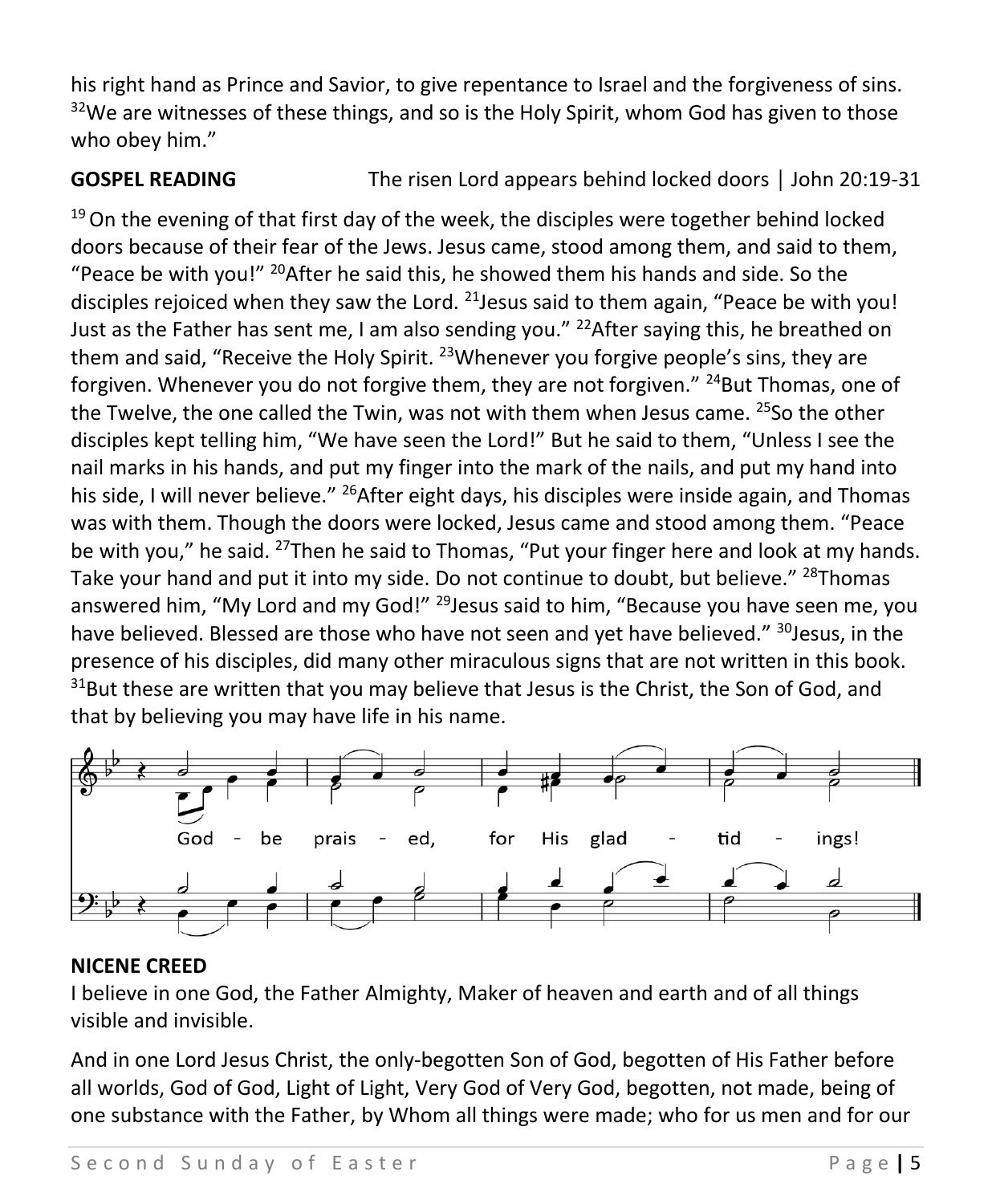salvation came down from heaven and was incarnate by the Holy Spirit of the Virgin Mary and was made man; and was crucified also for us under Pontius Pilate. He suffered and was buried; and the third day He rose again according to the Scriptures; and ascended into heaven, and is seated at the right hand of the Father; and He shall come again with glory to judge both the living and the dead; Whose kingdom shall have no end.

And I believe in the Holy Spirit, the Lord and Giver of life, Who proceeds from the Father and the Son, Who with the Father and the Son together is worshiped and glorified, Who spoke by the Prophets. And I believe one holy Christian and Apostolic Church. I acknowledge one Baptism for the remission of sins, and I look for the Resurrection of the dead and the Life of the world to come.



**HYMN All Mankind Fell in Adam's Fall** | ELH 491:1, 4-6

- **SERMON** Restoration │ Romans 5:12-19
	- I. Judgement for All
	- II. Justification for All

 $12$ So then, just as sin entered the world through one man and death through sin, so also death spread to all people because all sinned.  $^{13}$  For even before the law was given, sin was in the world. Now, sin is not charged to one's account if there is no law,  $14$  and yet death reigned from the time of Adam to the time of Moses, even over those whose sin was not like the transgression of Adam, who is a pattern of the one who was to come. <sup>15</sup>But the gracious gift is not like Adam's trespass. For if the many died by the trespass of this one man, it is even more certain that God's grace, and the gift given by the grace of the one man Jesus Christ, overflowed to the many! <sup>16</sup>And the gift is not like the effect of the one man's sin, for the judgment that followed the one trespass resulted in a verdict of condemnation, but the gracious gift that followed many trespasses resulted in a verdict of justification.  $17$ Indeed, if by the trespass of the one man, death reigned through the one man, it is even more certain that those who receive the overflowing grace of the gift of righteousness will reign in life through the one man Jesus Christ!  $^{18}$ So then, just as one trespass led to a verdict of condemnation for all people, so also one righteous verdict led to life-giving justification for all people. <sup>19</sup>For just as through the disobedience of one man the many became sinners, so also through the obedience of one man the many will become righteous.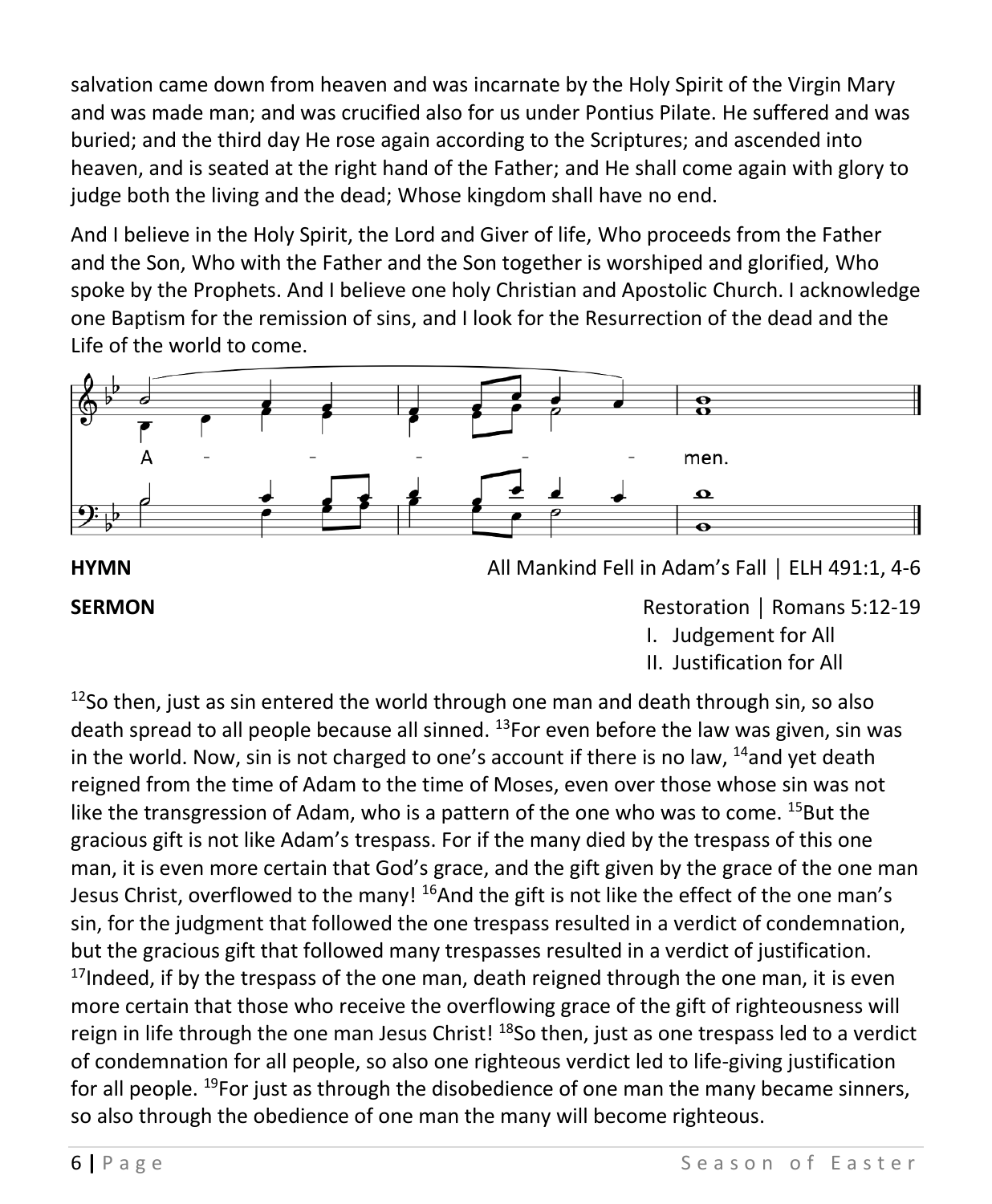#### **PRAYER OF THE CHURCH**

#### **OFFERING & FRIENDSHIP REGISTER**

### **WE RECEIVE THE SACRAMENT**

*Visitors, please speak with one of our pastors before receiving the Sacrament with us. We welcome members of the ELS and WELS to join us at the Lord's Table.*

#### **PREFACE**

The Lord be with you.



Lift up your hearts unto the Lord.



Let us give thanks unto the Lord our God.



#### **PROPER PREFACE**

It is truly good, right and salutary that we should at all times and in all places give thanks to You, holy Lord, almighty Father, everlasting God, but chiefly are we bound to praise You for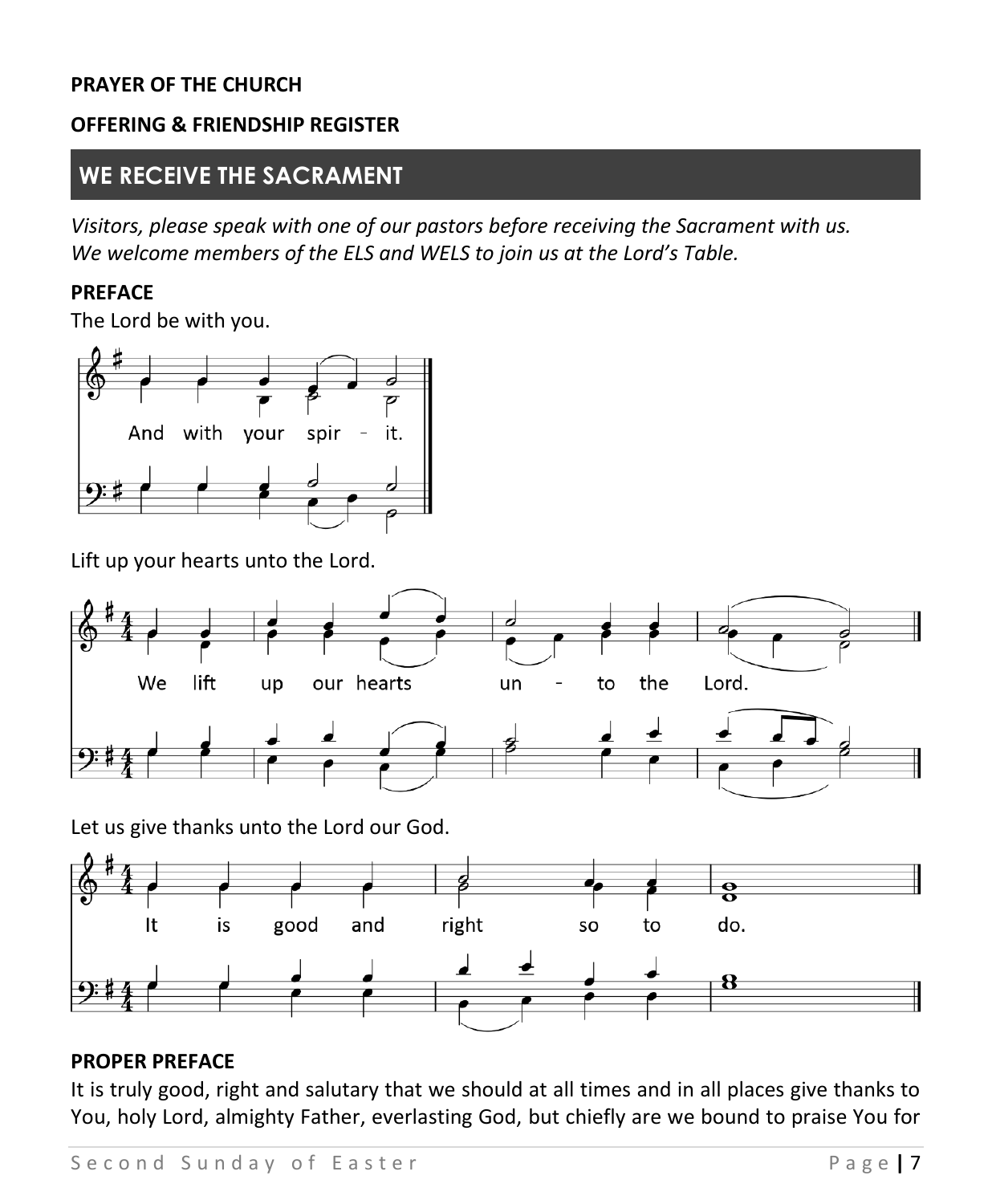the glorious resurrection of Your Son, Jesus Christ, our Lord; for He is the very Paschal Lamb, which was offered for us and has taken away the sins of the world. By His death He has destroyed death, and by His rising to life again He has restored to us everlasting life. Therefore with angels and archangels and with all the company of heaven we laud and magnify Your glorious name, evermore praising You and saying:

#### **SANCTUS (HOLY, HOLY, HOLY)**

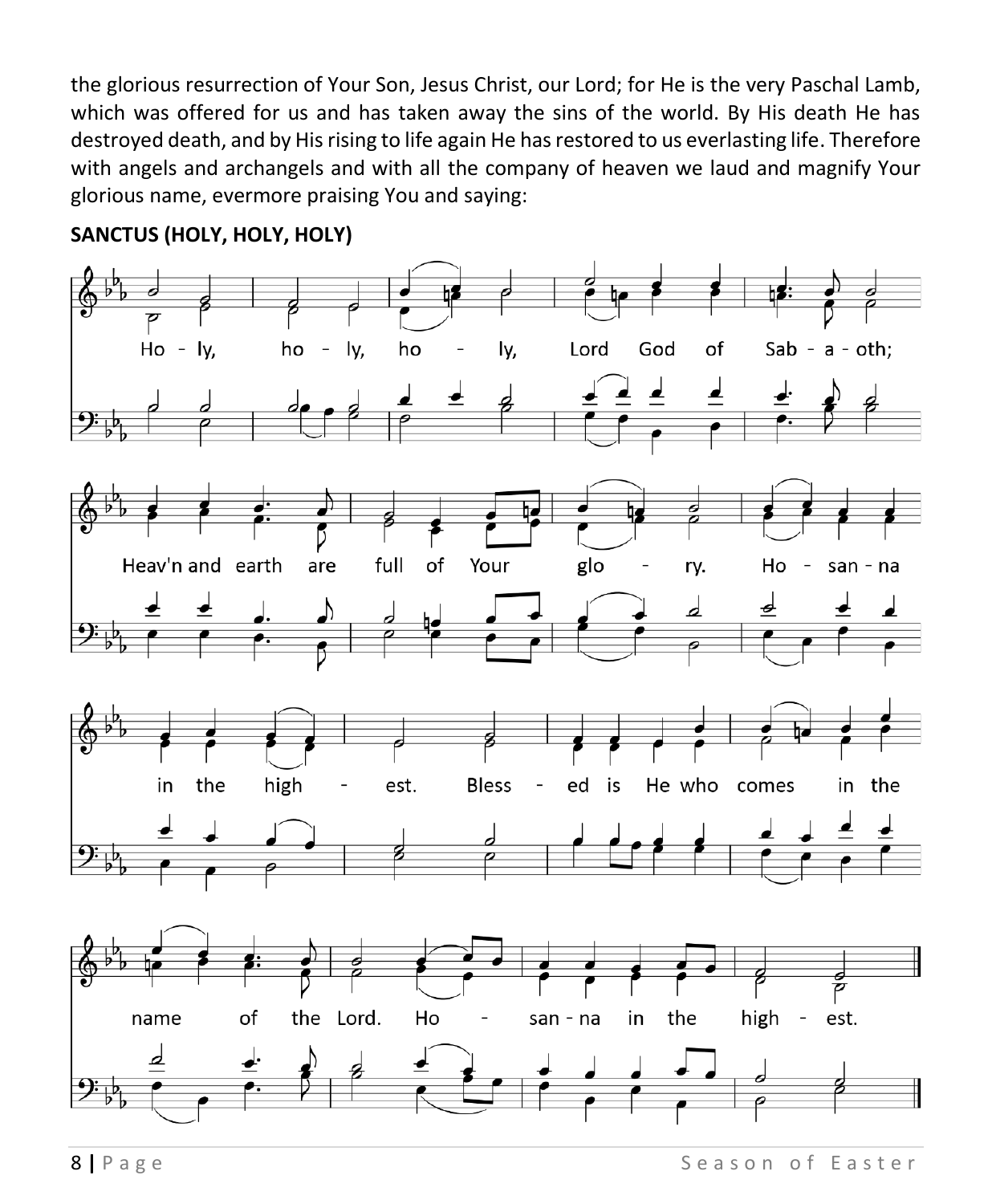### **LORD'S PRAYER (UNISON)**

Our Father who art in heaven, Hallowed be Thy name, Thy kingdom come, Thy will be done on earth as it is in heaven. Give us this day our daily bread; And forgive us our trespasses, as we forgive those who trespass against us; And lead us not into temptation, But deliver us from evil. For thine is the kingdom, and the power, and the glory, forever and ever.



#### **WORDS OF INSTITUTION**

Our Lord Jesus Christ, the same night in which He was betrayed, took bread and when He had given thanks, He broke it and gave it to His disciples saying: "Take, eat; this is My body, which is given for you. This do in remembrance of Me." In the same way also He took the cup after supper, gave thanks, and gave it to them saying: "Drink of it all of you; this cup is the New Testament in My blood, which is shed for you and for many, for the remission of sins. This do as often as you drink it, in remembrance of Me."

### **AGNUS DEI (LAMB OF GOD)**

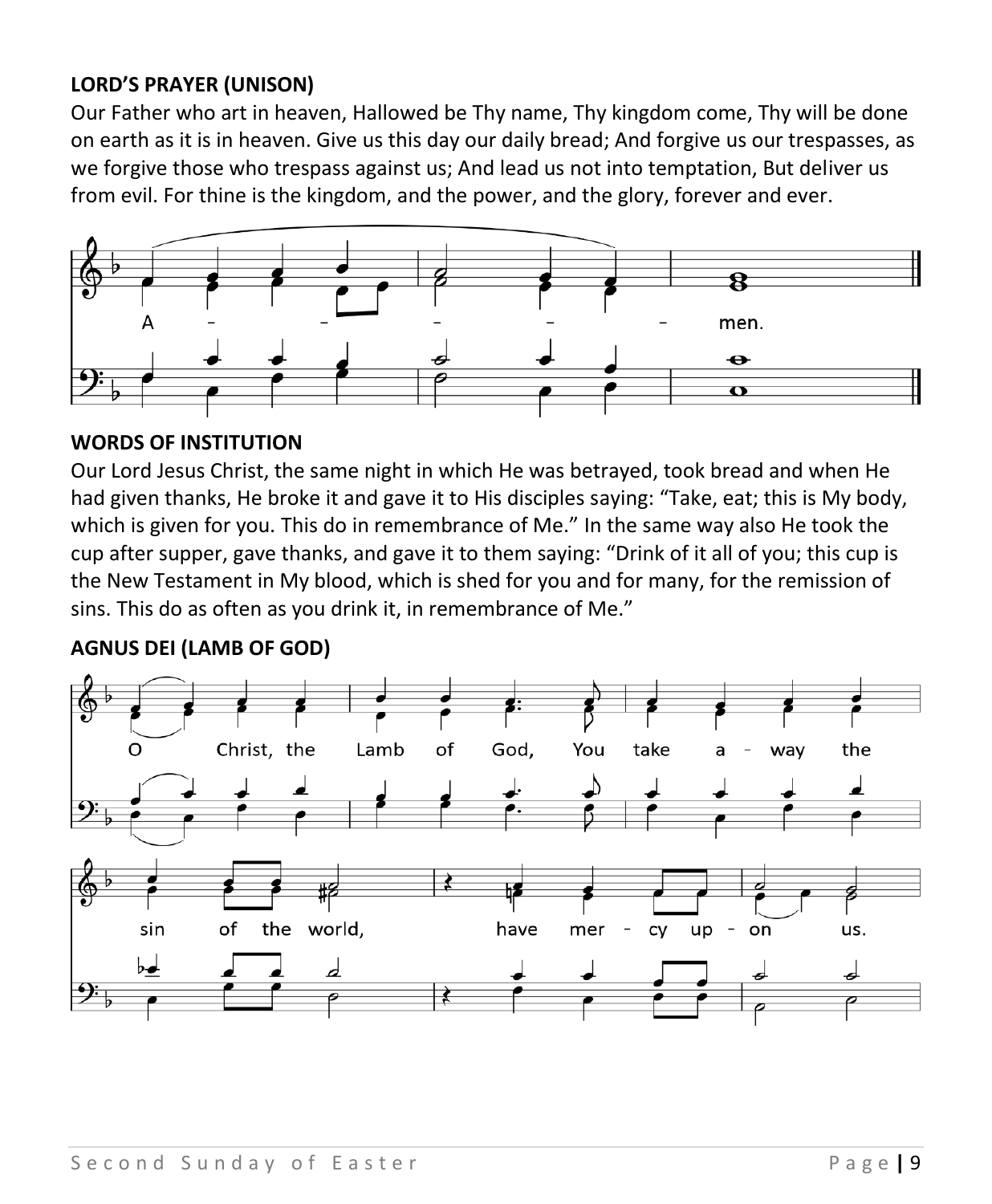

#### **DISTRIBUTION**

**DISTRIBUTION HYMNS** Jesus Lives! The Victory Won │ ELH 353 Like the Golden Sun Ascending │ ELH 354

### **WE GIVE THANKS**

#### **PRAYER**

We thank you, Lord God Almighty, that You have refreshed us with these Your salutary gifts; and we beseech You of Your mercy, to strengthen us through the same in faith toward You, and in fervent love toward one another; through Jesus Christ, Your Son, our Lord.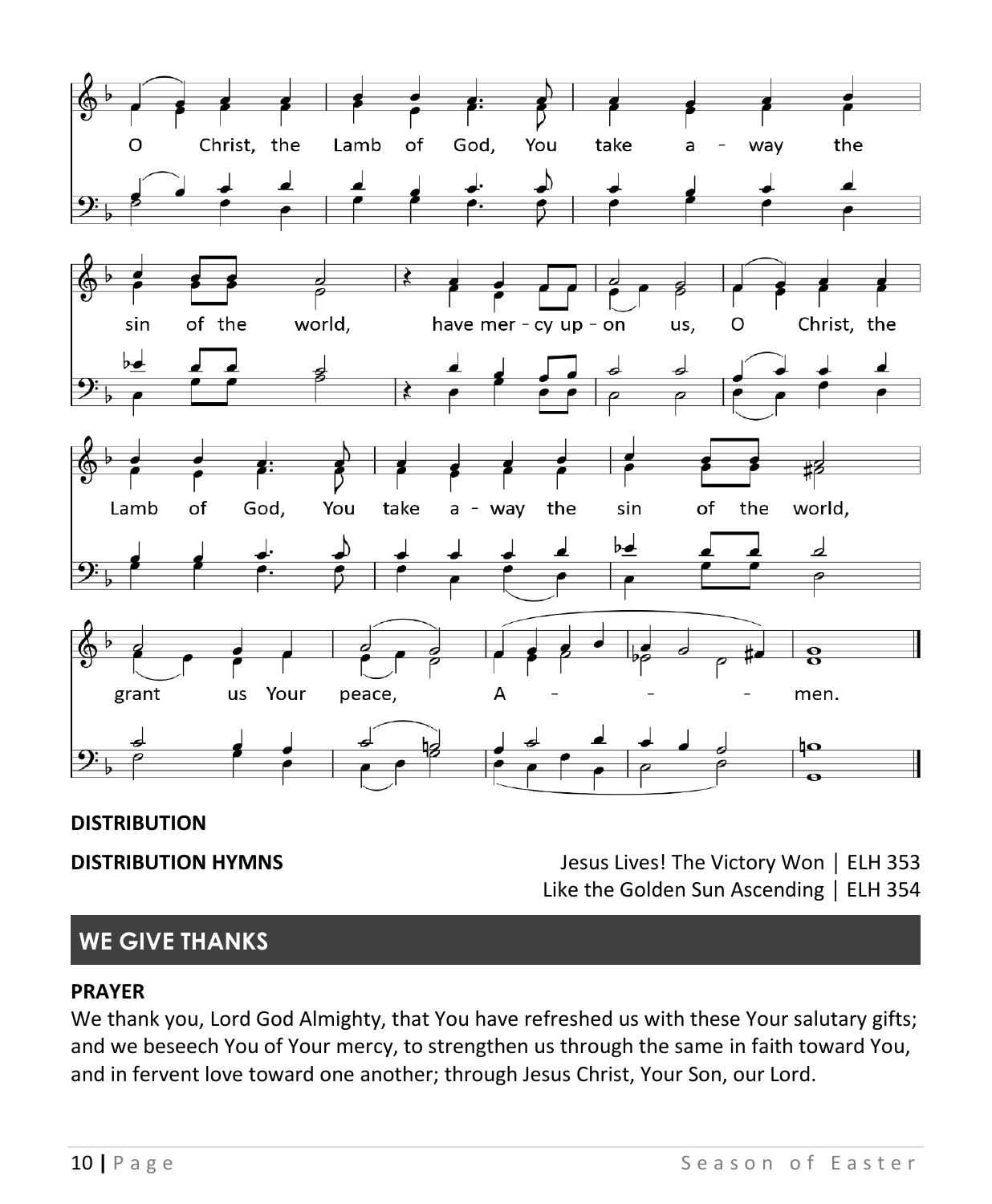

#### **BENEDICTION**

The Lord bless you and keep you.

The Lord make His face shine upon you and be gracious unto you.

The Lord lift up his countenance upon you and give you peace.



**HYMN Alleluia! Jesus Lives │ ELH 340:4-6** 

#### **PRAYER**

O Lord, we render unto You our heartfelt thanks that You have taught us what You would have us believe and do. Help us, O God, by Your Holy Spirit, for the sake of Jesus Christ, to keep Your Word in pure hearts, that we thereby may be strengthened in faith, perfected in holiness, and comforted in life and death. Amen.

# **WE THANK THOSE WHO SERVE**

Guest Preacher Seminarian Max Kerr Organist Laura Harstad Communion Assistants Paul Fries & Terry Field Ushers Brandon Evers & Derek Harstad Todd Olsen & Brian Tiegs Refreshments **Group 4** and the contract of the contract of the contract of the contract of the contract of the contract of the contract of the contract of the contract of the contract of the contract of the contract of the